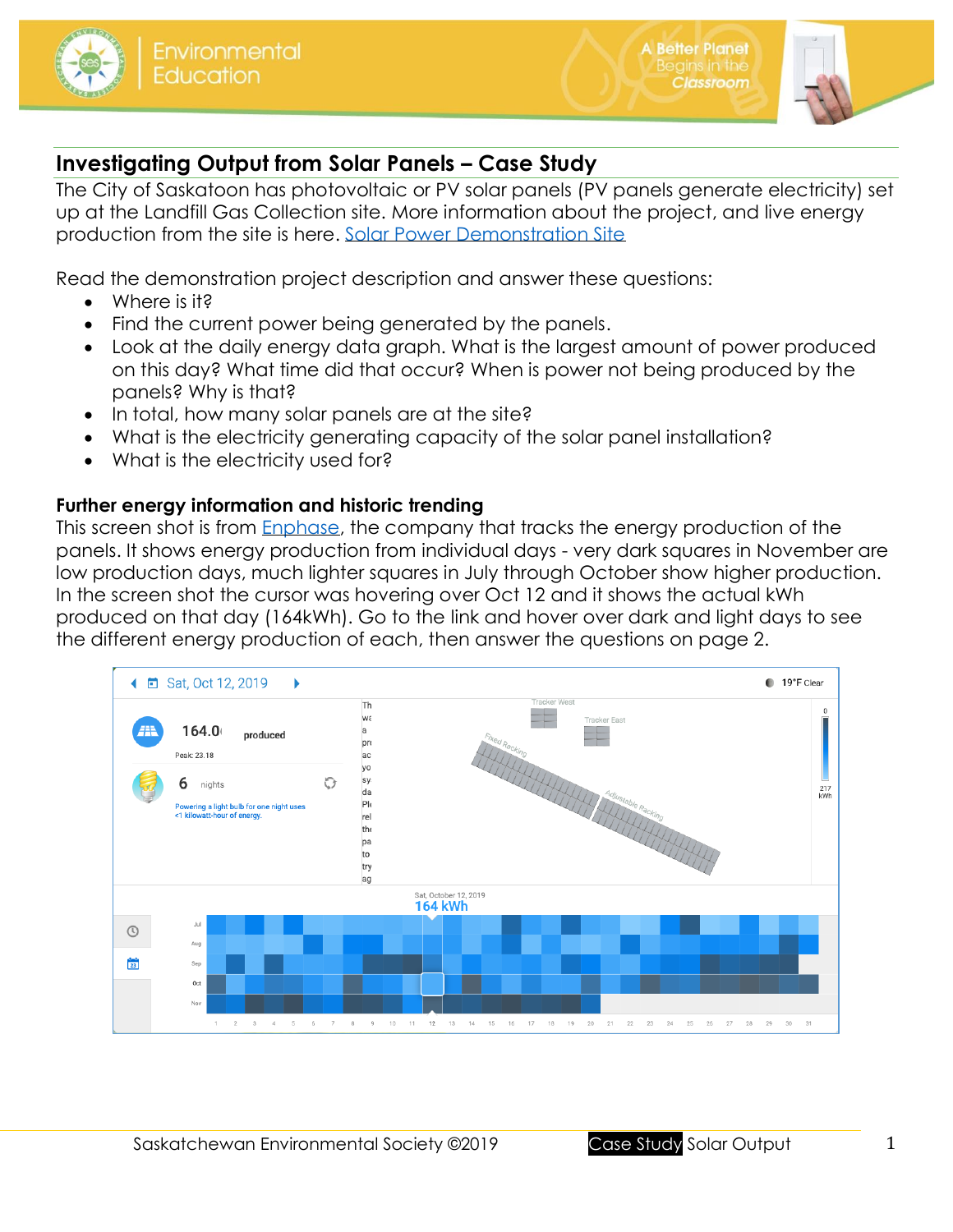

- Find a low production day how much energy did the panels produce? Why do you think the panels didn't produce much energy on this day?
- Find a higher production day how much energy did the panels produce? Why do you think the panels produced more energy on this day?
- In the last year, which 3 months had the highest energy production? Why do you think those months have higher energy production? *Note: you can scroll up and down to see more months on the grid.*

## **SES Solar Co-op Two Twenty Rooftop**

The SES Solar Co-op tracks the [real time power production](https://monitoringpublic.solaredge.com/solaredge-web/p/kiosk?guid=0bcf89c5-bd37-4946-8e04-4d51ff09e9c1&locale=en_US) of the PV solar panels on the roof of The Two Twenty office building on 20th St W. in Saskatoon. This information shows both the power output and the energy output of the panels. Look over the site and then answer these questions:

- How much energy have the panels produced this month?
- What is the highest amount of power produced today?
- What time did the panels start producing power today? *Think*: how that might be different at a different time of year? How would that affect energy production?
- Which day produced the most energy in the last week?
- The page lists 2 environmental benefits. What do they show?
- Why is reducing greenhouse gases (CO2e) important? *Think:* what are greenhouse gases contributing to?

#### **What is the difference between power and energy?**

#### **Energy = Power x Time**

**Power:** Each solar panel has a generating capacity – that is the maximum power the panel could *produce under ideal conditions. When the sun shines on it, either directly, or from an angle, or through cloud cover, the panel will generate a portion of that capacity, depending on the strength of the sun's rays. Power is measured in Watts or kilowatts.*

*Time: Over the course of one day, the panels will generate electricity for as long as the sun is shining on them. So, if the sun comes up at 6am and goes down at 10pm, and shines throughout the day, the panels will generate energy over 14hours. On another day, if it rains all day, the panels won't generate much energy. Time is measured in hours.*

*Energy: This is the amount of power, multiplied by the amount of time that power is being generated. Energy is measured in watt hours, or kilowatt hours.*

| Energy $=$ | Power                     | Time          |
|------------|---------------------------|---------------|
| Energy $=$ | <b>Watts x (kW/1000W)</b> | hours/day=kWh |

A kilowatt is 1000 Watts Watts(W), and kilowatts(kW) are a measure of power. Watt hours (Wh) and kilowatt hours(kWh) are a measure of energy. **A Better Planet** 

Classroom